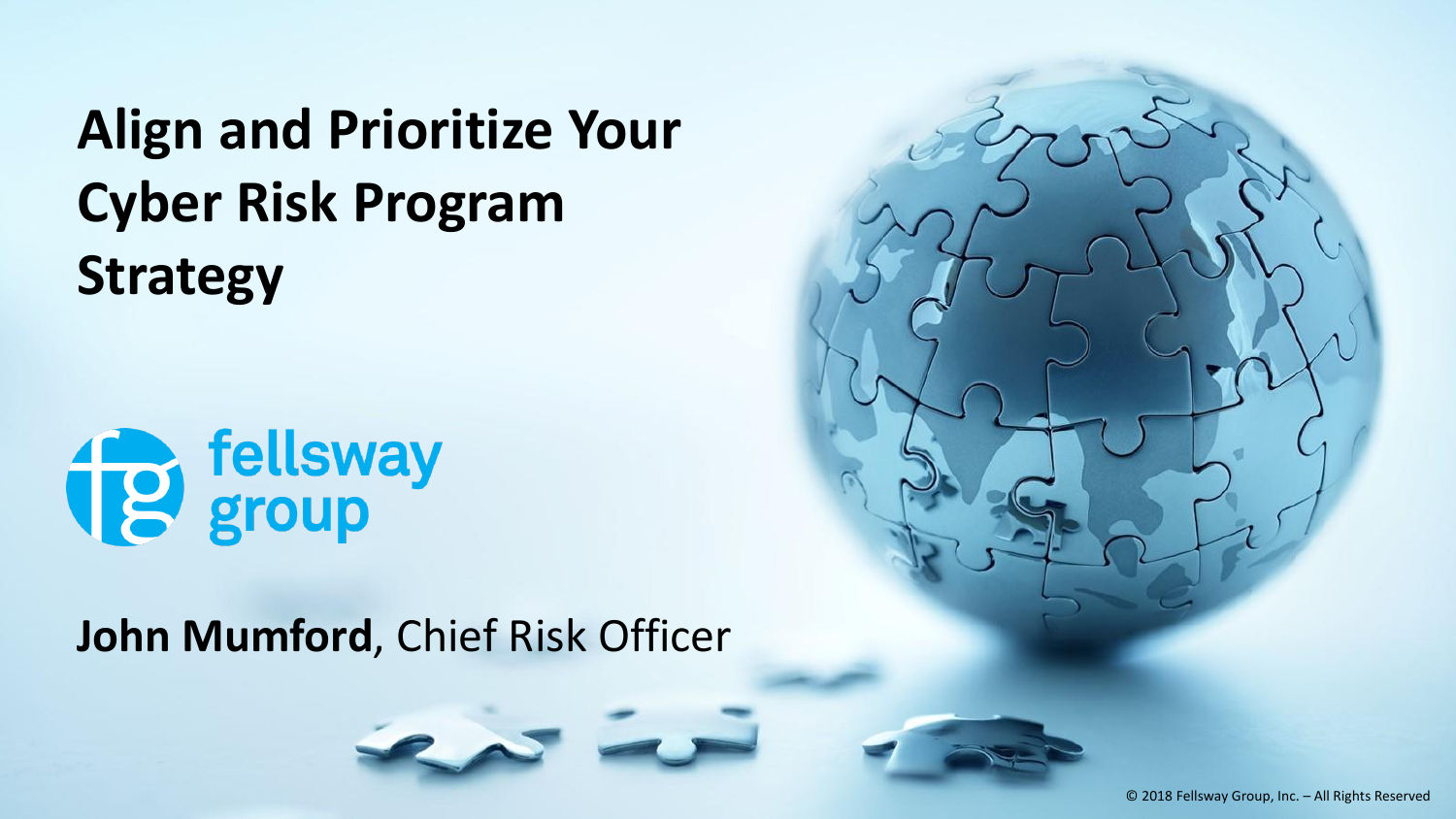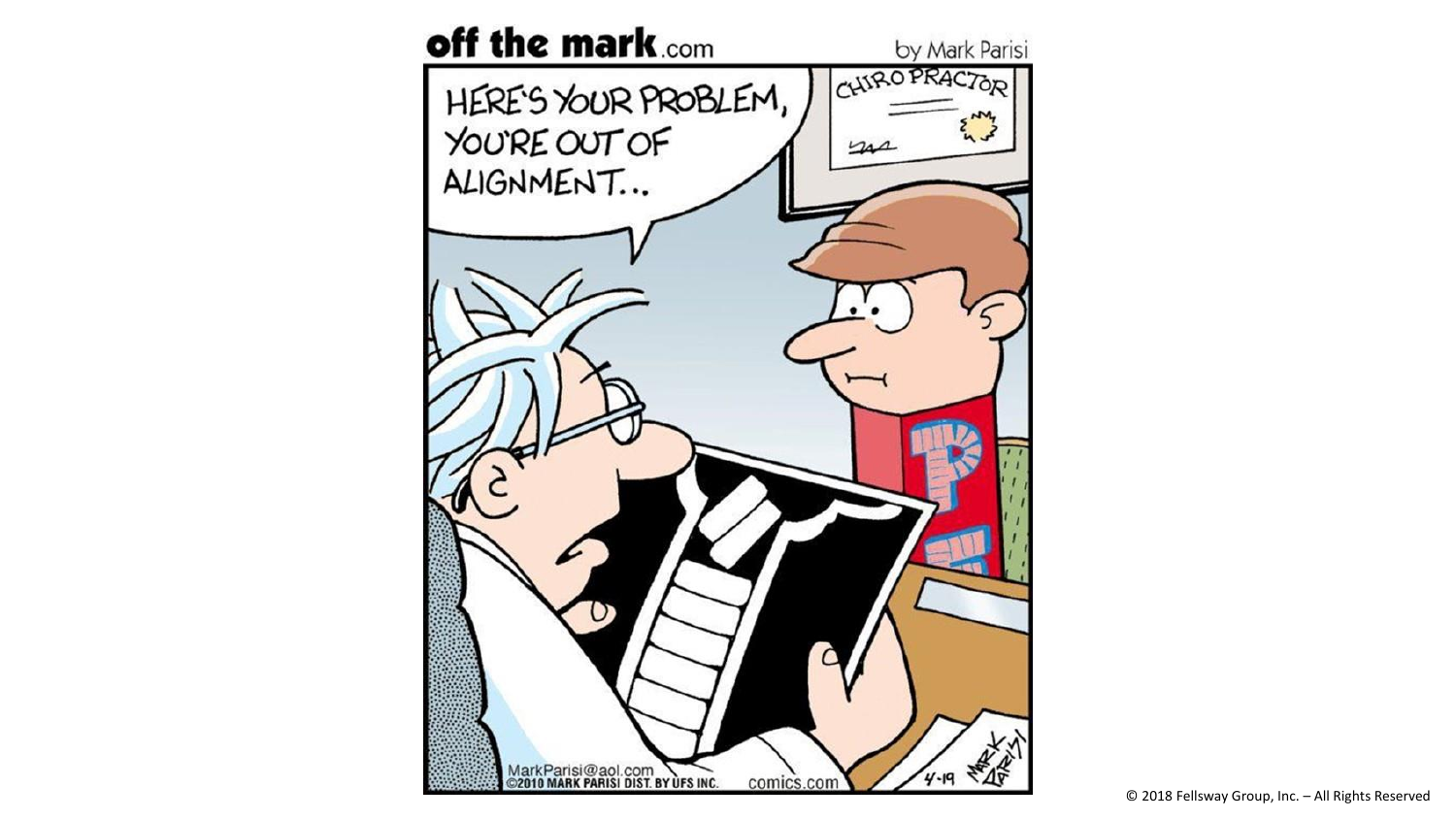### Common Business Challenges You Face

*These challenges can become risks to your brand, your critical data and your ability to achieve success.*



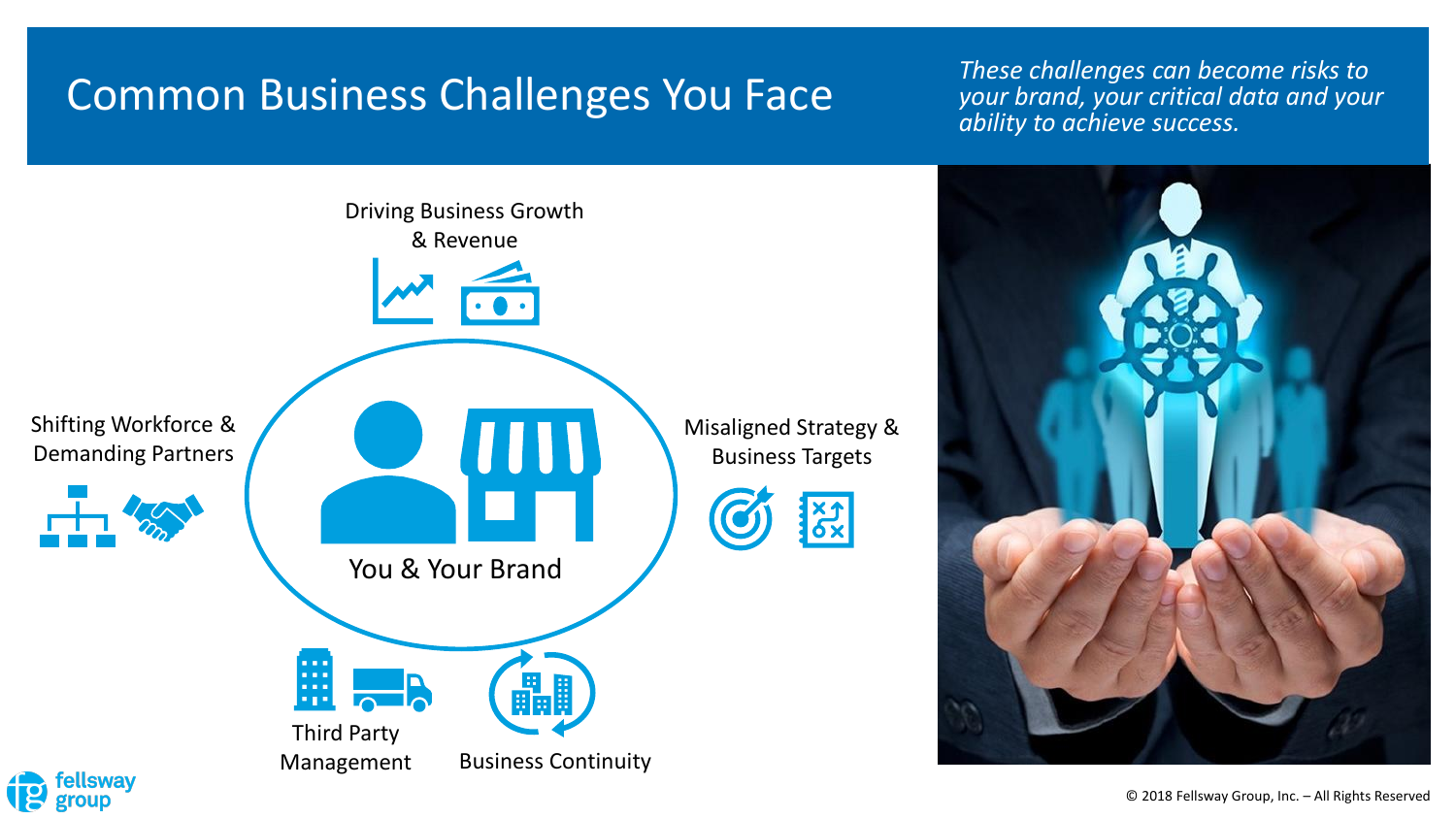### Adding to the Chaos…

*Additional pressures on your business are "fracturing" your operation and your brand.*



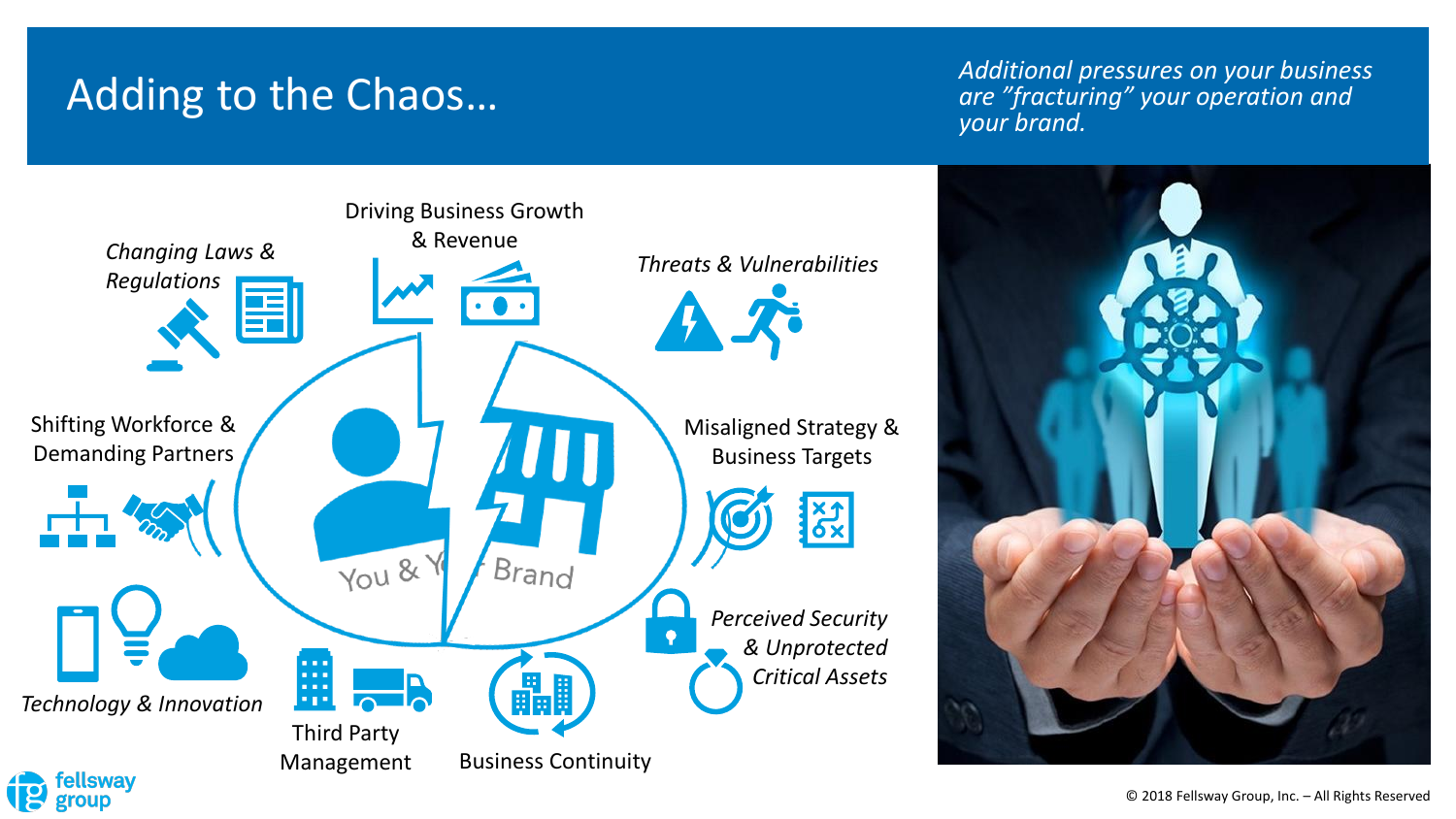#### Adding to the Chaos…

*Additional pressures on your business are "fracturing" your operation and your brand.*

Driving Business Growth & Revenue

# **Did you know?**



*Changing Laws &* 

of corporate boards discuss cybersecurity on a regular basis…

#### Misaligned Strategy & rer only… \_

## *However only…* **14%**

feel they have a high level of knowledge of the cybersecurity risks.



fellswav group

*Technology & Innovation*

Third Party Management



Business Continuity

*Perceived Security*  Source- NACD, 2017-18 *& Unprotected* 

*Critical Assets*

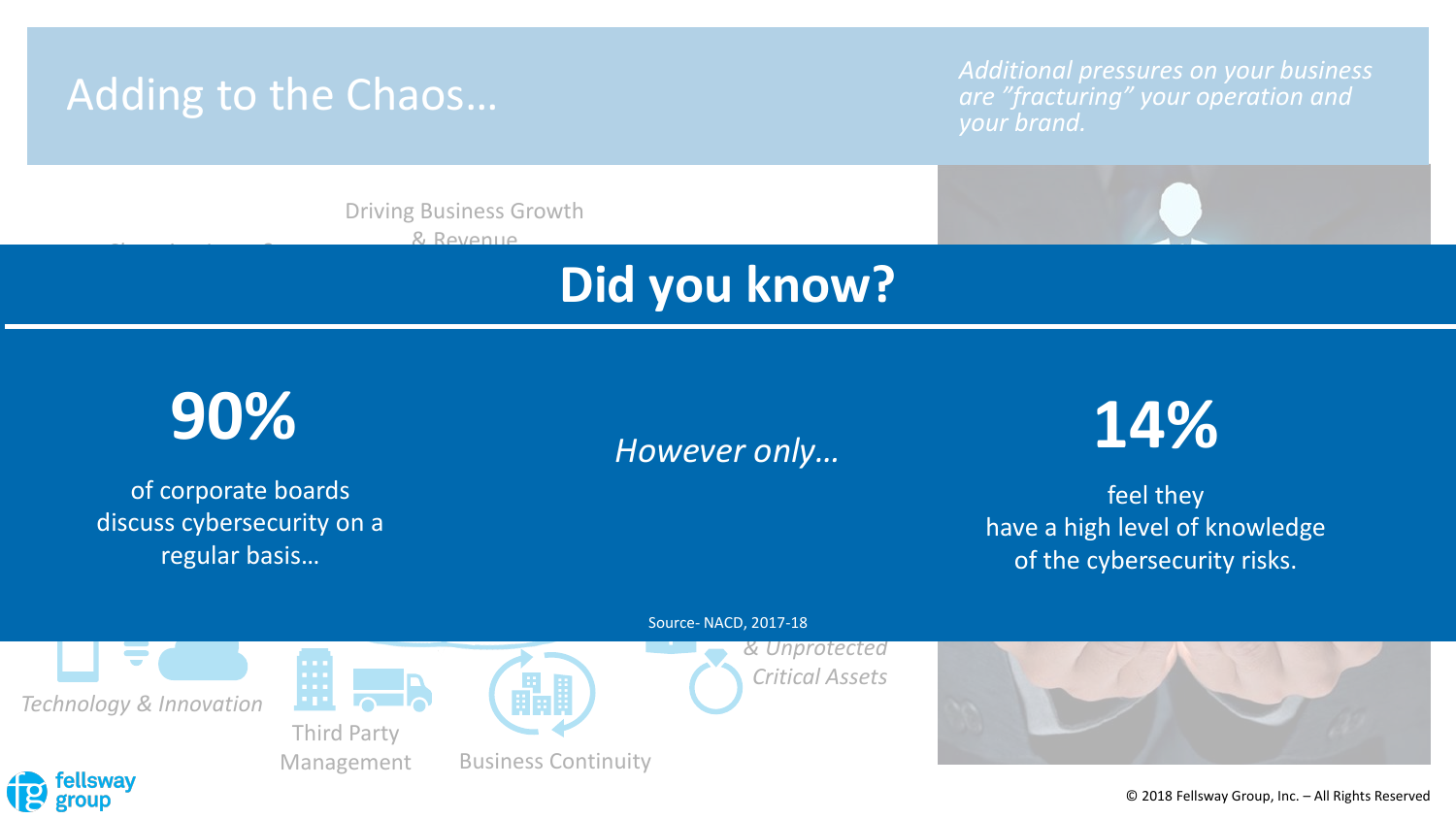### What is Cyber Risk Management?

#### Aligning and prioritizing cyber

risk activities to achieve business objectives and effectively

protect the brand.





© 2018 Fellsway Group, Inc. – All Rights Reserved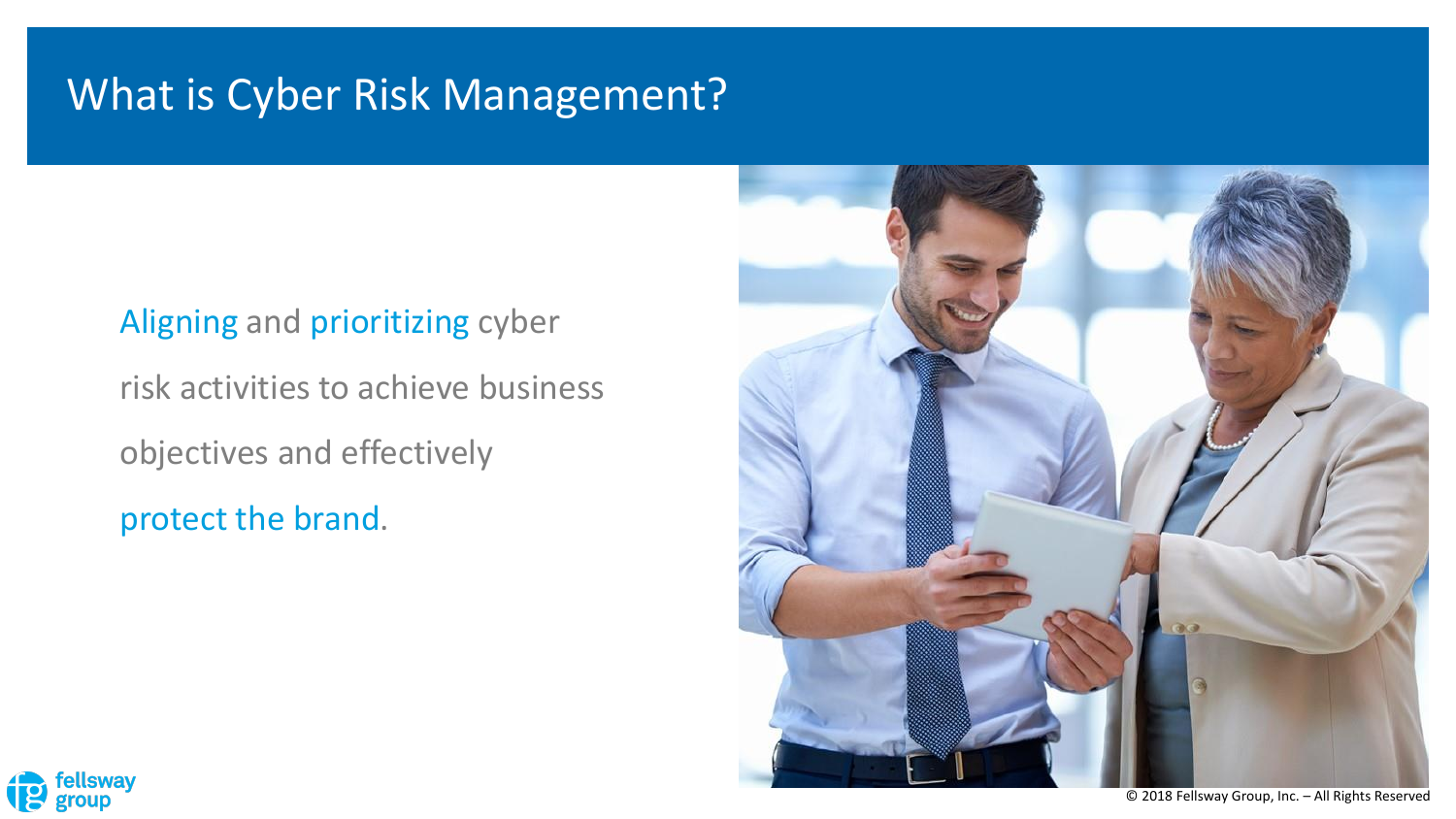### What is Effective Cyber Risk Management?

- Is our cyber risk program 'right-sized' for the organization?
- Does the cyber risk program align to our business strategy?
- Have we defined our organizational risk tolerance?
- What quantitative metrics are we using to determine our program's effectiveness?



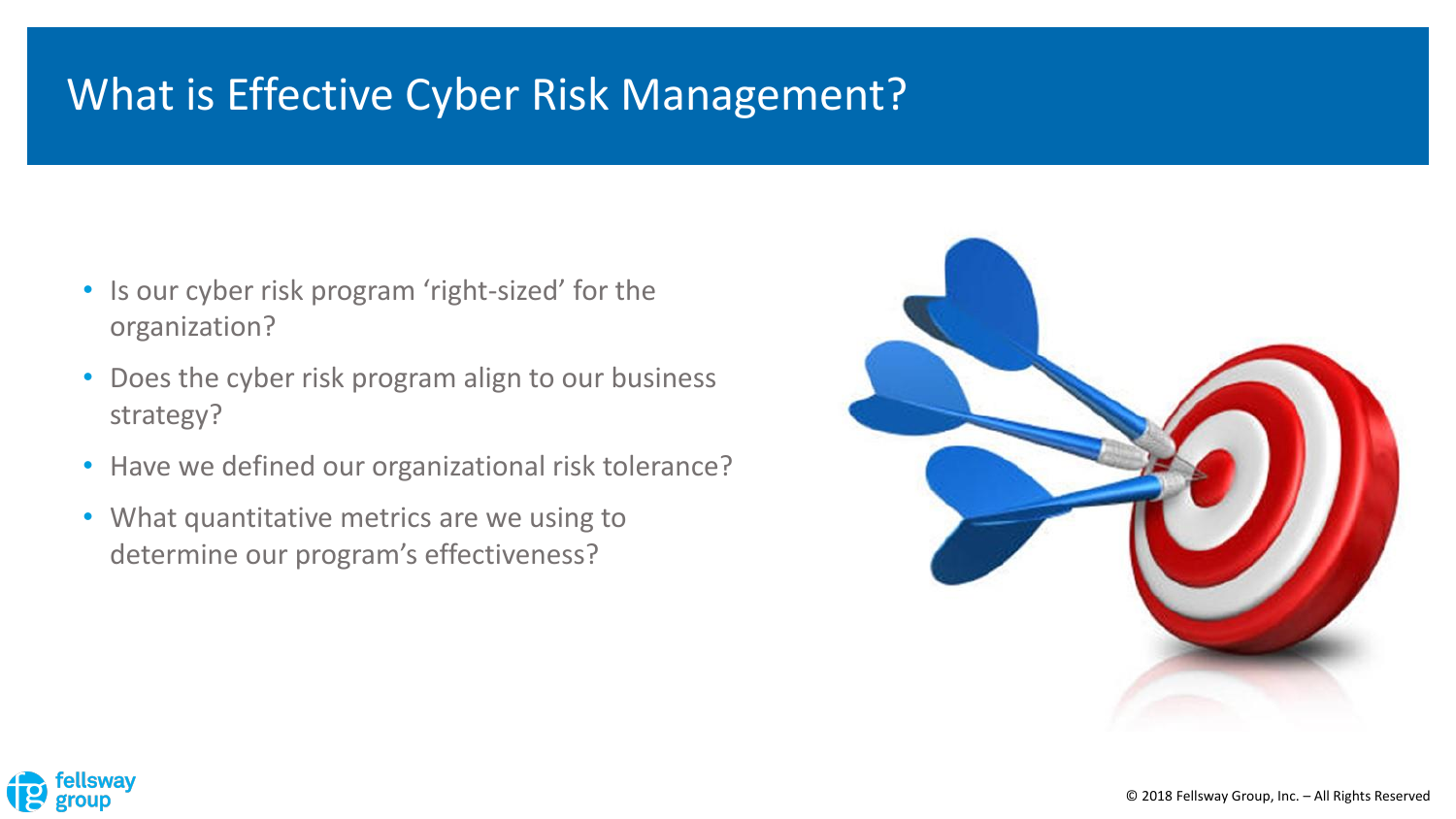### Cyber Risk is a Business Risk, not just an IT Problem





#### Recommended Approach

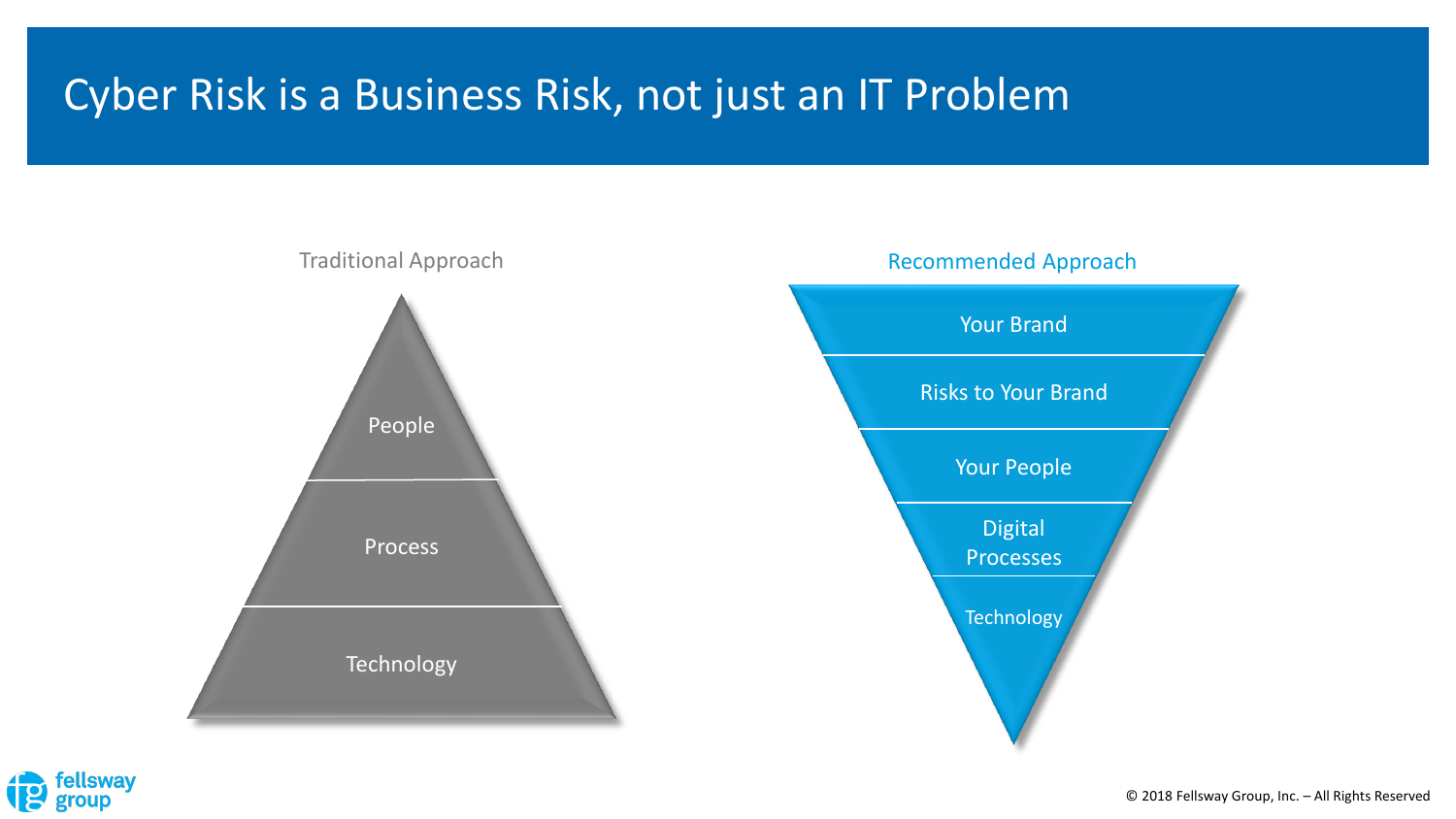### How To Create Organizational Alignment

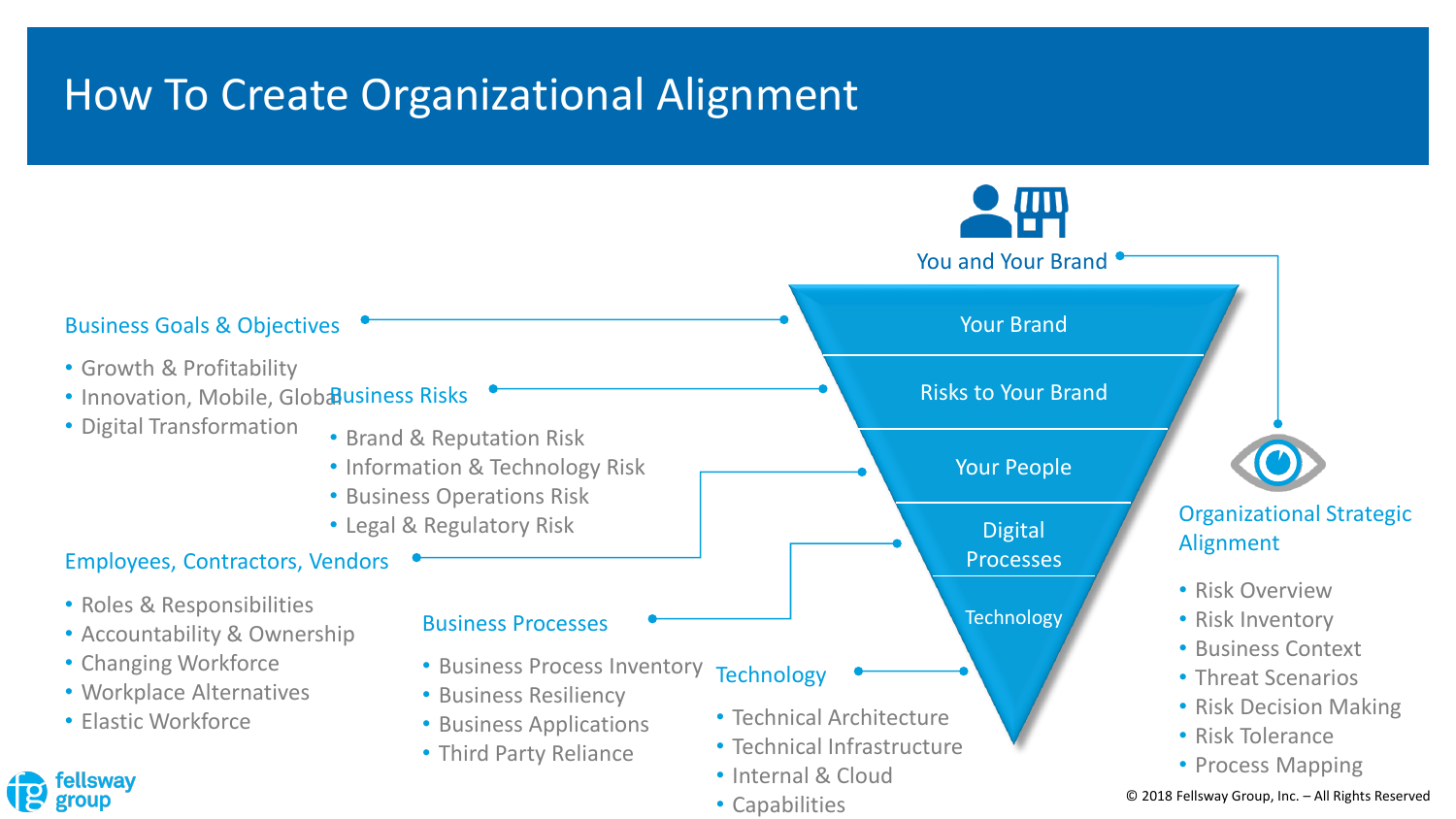### Pathway to a Right-Sized Cyber Risk Program





#### **Foundational**

- Awareness
- Program/Policies
- Crisis Mgmt./IR
- Cyber Insurance
- Brand Focus

#### **Business Aligned**

- Business Context/Goals
- Governance/Compliance
- Critical Assets/Processes
- Risk Register/Tolerance
- Compliant Architecture



#### **Effective & Measured**

- Benchmarking
- Resource Allocation
- Technology Rationalization
- Budget Optimization



PREPARATION ALIGNMENT EFFECTIVENESS RISK INTELLIGENCE

#### **Intelligent**

- Risk Quantification
- Business Intelligence
- Value Creation
- Continuous Life-Cycle

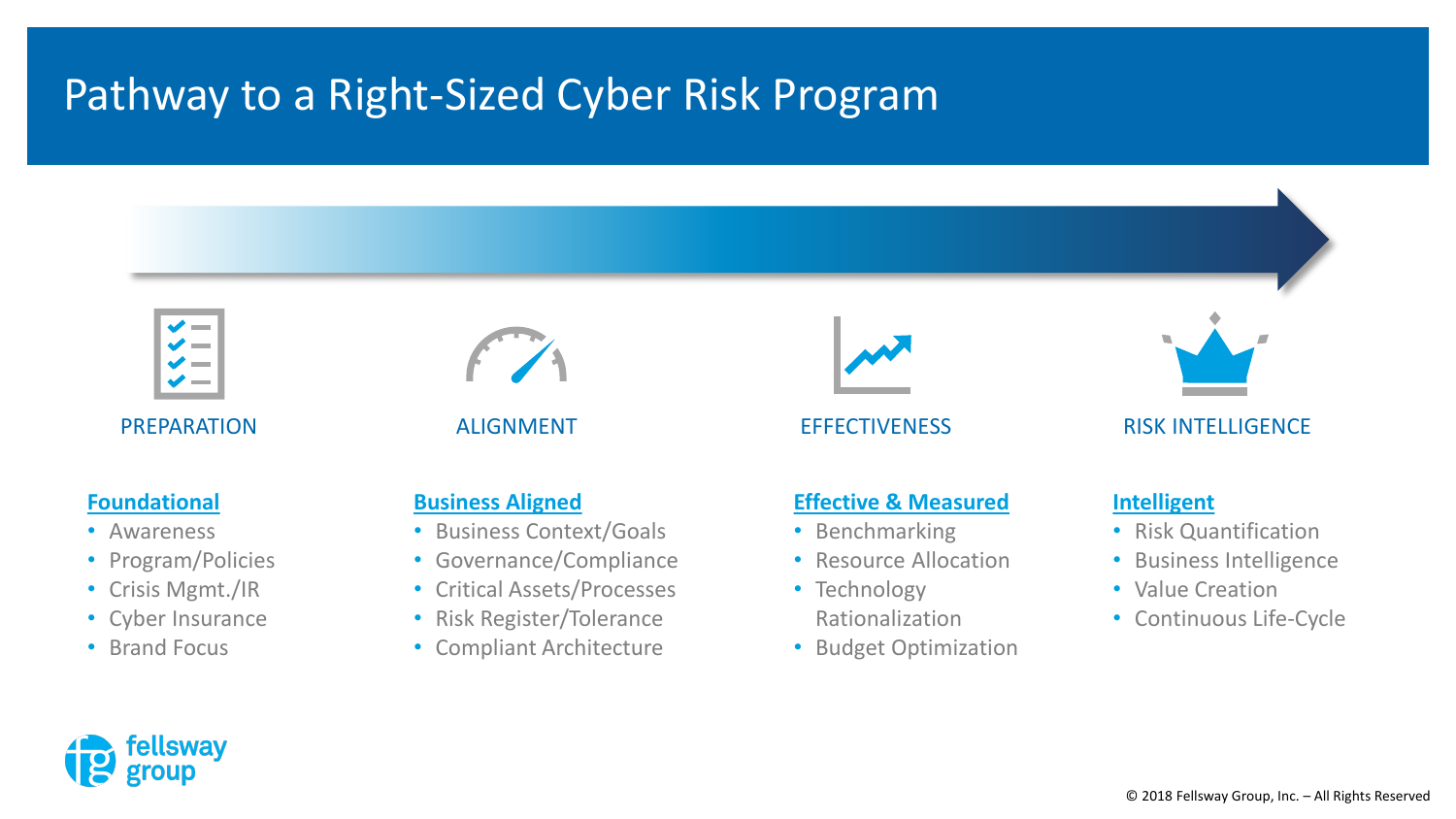#### Top 5 Things You Should Know

- 1. How your business works and makes money
- 2. In cyber risk management, one size does not fit all
- 3. Cyber risk management is a team sport, include others
- 4. Cyber risk is a complex problem that is not going away
- 5. Proactively managing cyber risk can be a value driver



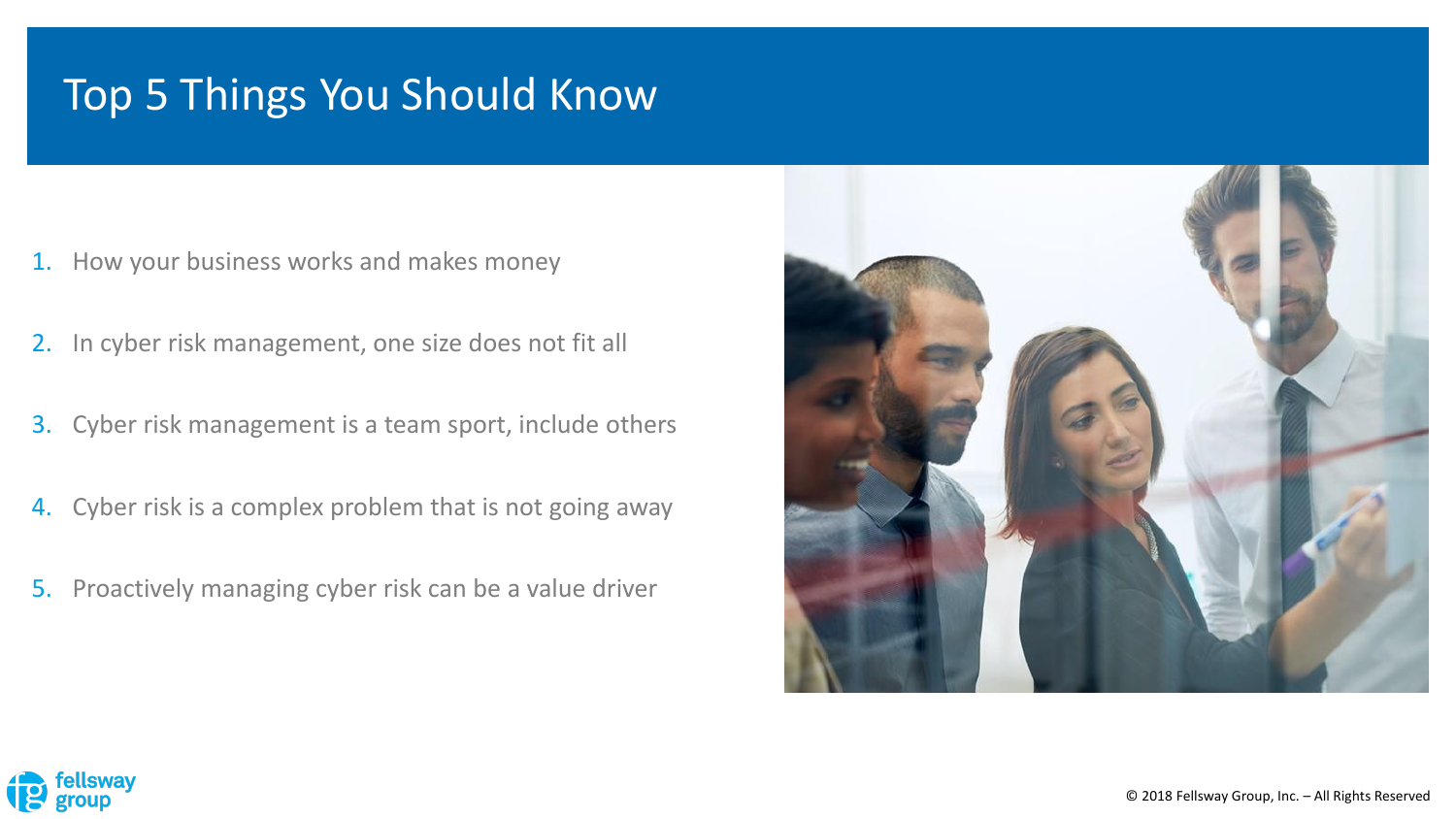#### Top 5 Things You Should Do

- 1. Identify and protect what is vital to your organization
- 2. Map your cyber risk program to the business initiatives
- 3. Define and quantify your risk tolerance
- 4. Communicate in quantifiable business metrics
- 5. Engage others by creating a cyber risk working committee



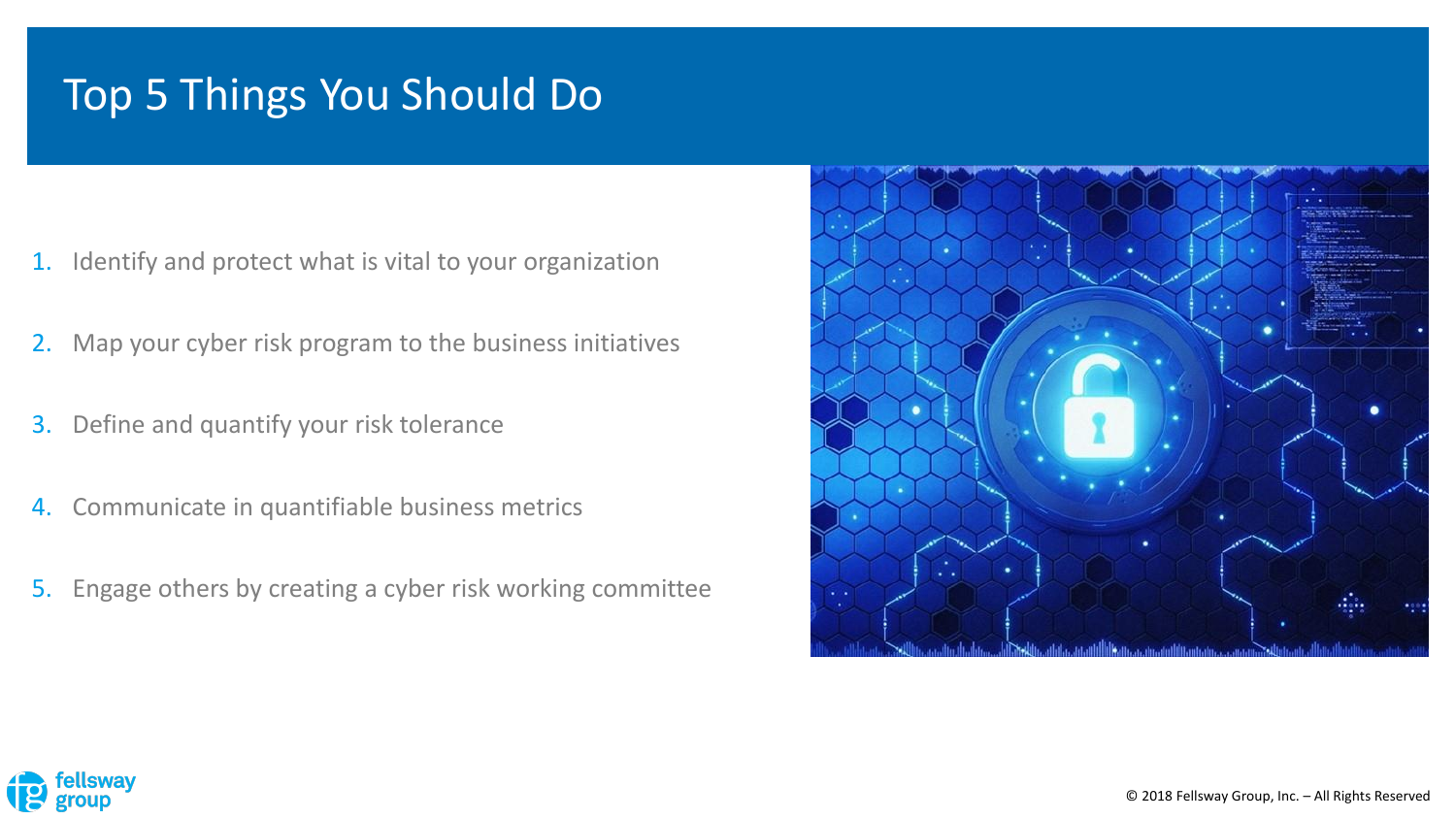#### Q&A and Contact Information



Website: [www.fellswaygroup.com](http://www.fellswaygroup.com/) Information: [info@fellswaygroup.com](mailto:info@fellswaygroup.com) Social: LinkedIn, YouTube, Twitter, Instagram



© 2018 Fellsway Group, Inc. – All Rights Reserved